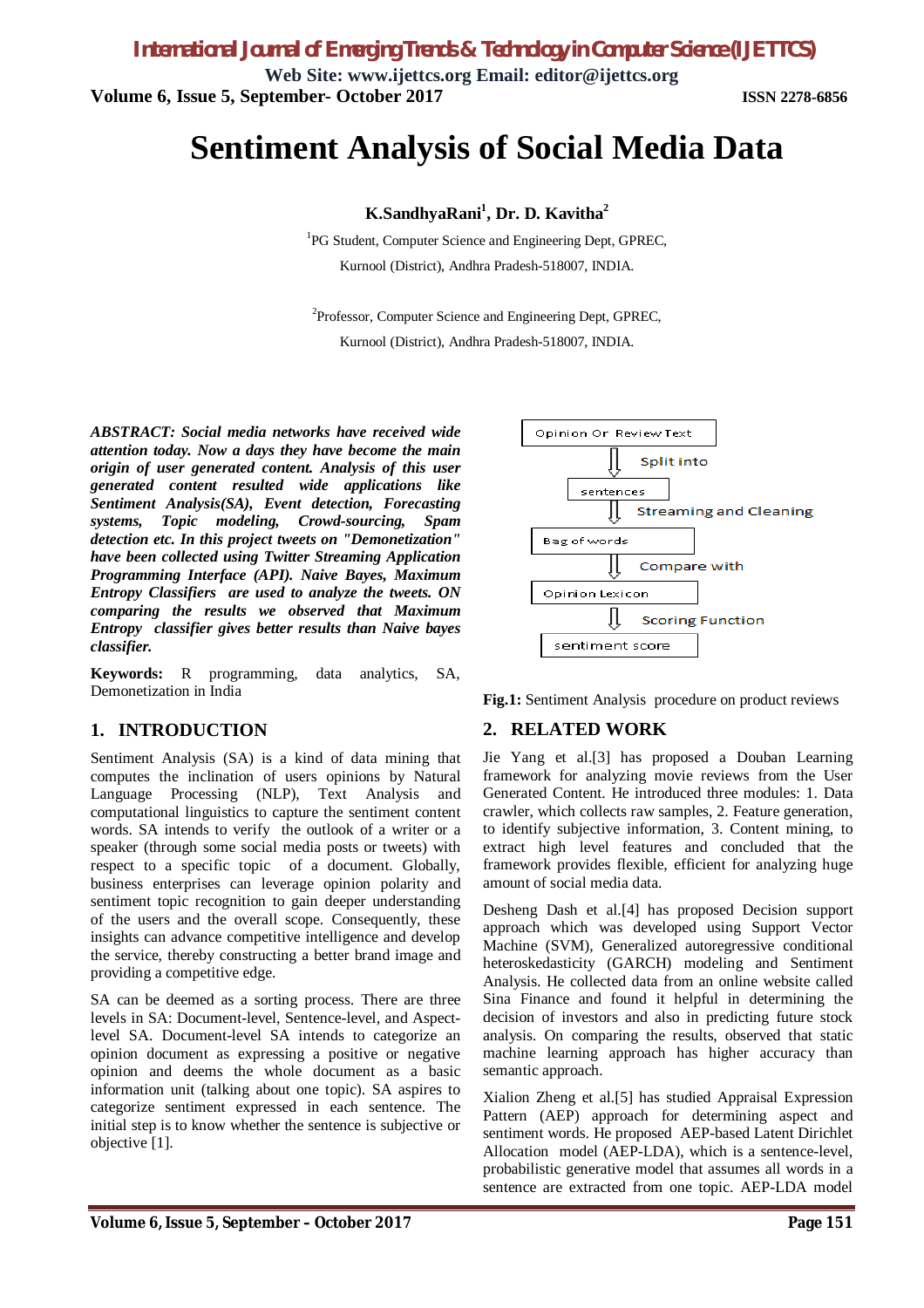**Web Site: www.ijettcs.org Email: editor@ijettcs.org**

#### **Volume 6, Issue 5, September- October 2017 ISSN 2278-6856**

performs better than AEP approach in identifying aspect and sentiment words.

Sven Rill et al. [6] designed PoliTwi method to determine emerging topics in twitter. About 40,00,000 tweets are collected before and during the parliament election 2013 in Germany for analysis and observed the results that new topics emerge earlier in Twitter when compared to Google trends.

Thien Hai Nguyen et al. [7] proposed Topic centric model for predicting the stock price movement using the sentiments from online blogs. The data is extracted in two ways one is Joint sentiment/Topic (JST) , to extracts sentiments and topics and other is Aspect based sentiment, to identify sentiments and topics. On comparing the accuracy of 18 stocks in one year transaction the proposed model achieved 2.07% improved performance .

Duyu Tang et al. [8] proposed Joint segmentation and Classification framework for sentence level classification.. He described three models:

- **1.** Candidate generation model, generates segmentation candidates for each sentence
- **2.** Segmentation ranking model, assigns score to each sentence
- **3.** Sentiment classification model, predicts the sentiment polarity. The experiment results show that the proposed method performs comparably with state-ofthe-art methods.

Farhan Hassan Khan et al.[9] presented A sentiment dictionary, SentiMI to build upon the mutual information evaluated from SentiWordNet 3.0 using its synsets. The SentiWordNet is used as label corpus to construct the SentiMI, which detects the sentiment polarity. Computing the mutual information, observed that there is improved performance of 7% in accuracy, 14% in specificity, 8 % in F-measure.

### **3. PROPOSED METHOD**

In this paper, we have considered Twitter online networking as a data source for extracting tweets. By using R Programming language we performed SA on Demonetization Fig: 3.1 shows the process to determine the SA for tweets data on Demonetization. We have fetched tweets from various twitter users with different types of opinions and performed the SA using Naive Bayes and Maximum Entropy Algorithms



**Fig: 3.1** Procedure of Twitter data SA

#### **R Packages Used:**

In this paper, we have used below Packages of R programming for our research on Demonetization

library(twitteR)

library(tm)

library(sentiment)

library(snowballc)

library(wordcloud)

library(Rcurl)

library(ROAuth)

library(stringr)

library(maxent)

#### A. **Twitter Authentication and fetching the Tweets**

R language uses twitteR package to extract information from Twitter for Text Mining purpose. In order to get the connection between R console and Twitter , we need to set up a secure connection with Twitter using below keys.

consumer\_key<- enter generated consumer key consumer secret<- enter generated consumer key access token<-enter generated access token key access\_token\_secret<- enter generated access token secret key



**Fig: 3.2** Tweets fetching process

#### **B. Data Preprocessing**

Twitter API sends the tweets in Java Script Object Notation(JSON) format through Twitter REST API, so we are using few methods to cleanse the data for SA.We used the below process to extract the tweet from the json object for the sentiment analysis.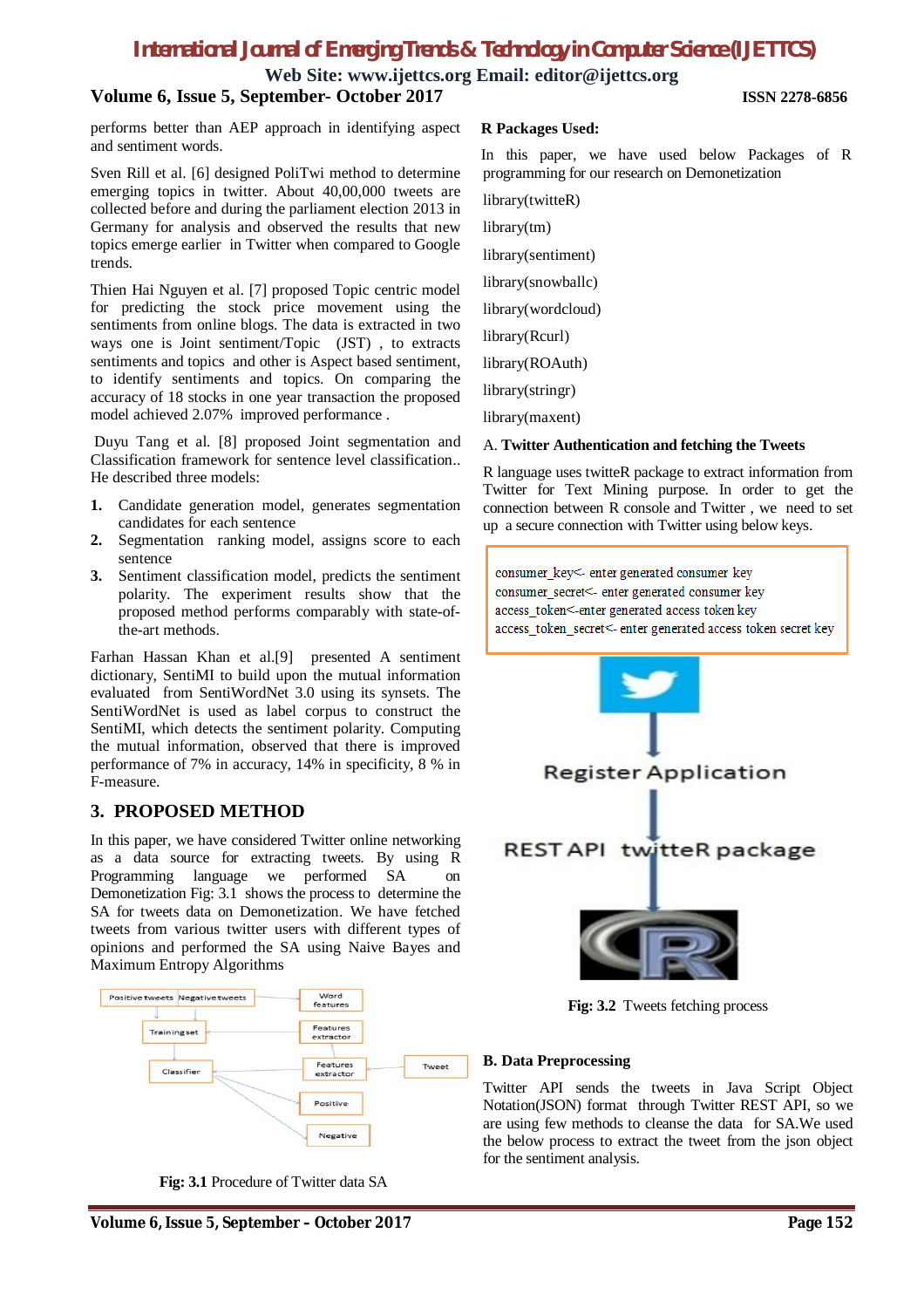**Web Site: www.ijettcs.org Email: editor@ijettcs.org Volume 6, Issue 5, September- October 2017 ISSN 2278-6856**



Below is the sample json (say *xdata*) received from twitter API on demonetization.



Step 1: Extracting the tweet text from json object (xdata)

"@AAPGujarat: News in Print: AAP protests in Gujarat against #demonetization debacle (6/6) https://t.co/gikDcYQCqX"

Step 2: Removing the user details

"News in Print: AAP protests in Gujarat against #demonetization debacle (6/6) https://t.co/gikDcYQCqX"

Step 3: Removing the punctuation marks

News in Print AAP protests in Gujarat against #demonetization debacle 66httpst.cogikDcYQCqX

Step 4: Removing the digits

News in Print AAP protests in Gujarat against #demonetization debacle httpst.cogikDcYQCqX

Step5: Removing the URLs

News in Print AAP protests in Gujarat against #demonetization debacle

### **4. ALGORITHMS**

**Naive Bayes Classifier:**

The Naive Bayes (NB) classifier is the easy and most usually used classifier. In view of the appropriation of the words this model figures the back probability of a class. Bayes Theorem is utilized to foresee the probability that a given list of capabilities has a place with a particular label.

$$
P(label|features) = \frac{P(label) * P(features|label)}{P(features)}
$$

P(label) is the probability that is random feature set to the label. P(features | label) is the earlier probability that a given list of capabilities is being delegated a mark. P(features) is the prior probability that a given feature set is occurred.

| Table: Sample Tweets and their features |  |
|-----------------------------------------|--|
|-----------------------------------------|--|

| Tweets                                                                                                                                                       | Features                               |
|--------------------------------------------------------------------------------------------------------------------------------------------------------------|----------------------------------------|
| Happy to see another unblemished leader<br>like@NitishKumar backing<br>#DeMonetizationCONmen, #AAPholes,<br>Commie & Socialist burning up<br>CooL!           | Happy,<br>backing,<br>burning,<br>cool |
| #demonetization 's irony most of the<br>people don't even realize what they<br>gaining but happy about what's someone<br>else is losing. Envy!!!!!!          | Gaining,<br>Happy,<br>losing           |
| Modi #demonetizes and Hitler is Angry!<br>@narendramodi @PMOIndia<br>#demonetization https://t.co/54B7e9cRfv                                                 | Angry                                  |
| RT @trending freaks: Did Common man<br>angry on PM NarendraModi<br><b>Demonetization Decision? MUST</b><br>WATCH #pm modi #modi<br>#demonetization https://t | Angry                                  |
| @sardesairajdeep Thus spake an<br>incompetent journalist who could not<br>predict #Demonetization with all his<br>network and informersdisgusting.           | Incompeten<br>t.<br>disgusting         |
| Yes @yoginisd I think it's good the<br>marriage broke, dowry marriages make<br>the woman unhappy. Media is linking<br>everything to #demonetization          | Good,<br>unhappy                       |

**Table:** Tweets with their features and Labels

| Tweets | Features | Label    |
|--------|----------|----------|
| Tweet1 | Happy    | Positive |
| Tweet1 | Backing  | Positive |
| Tweet1 | Burning  | Negative |
| Tweet1 | Cool     | Positive |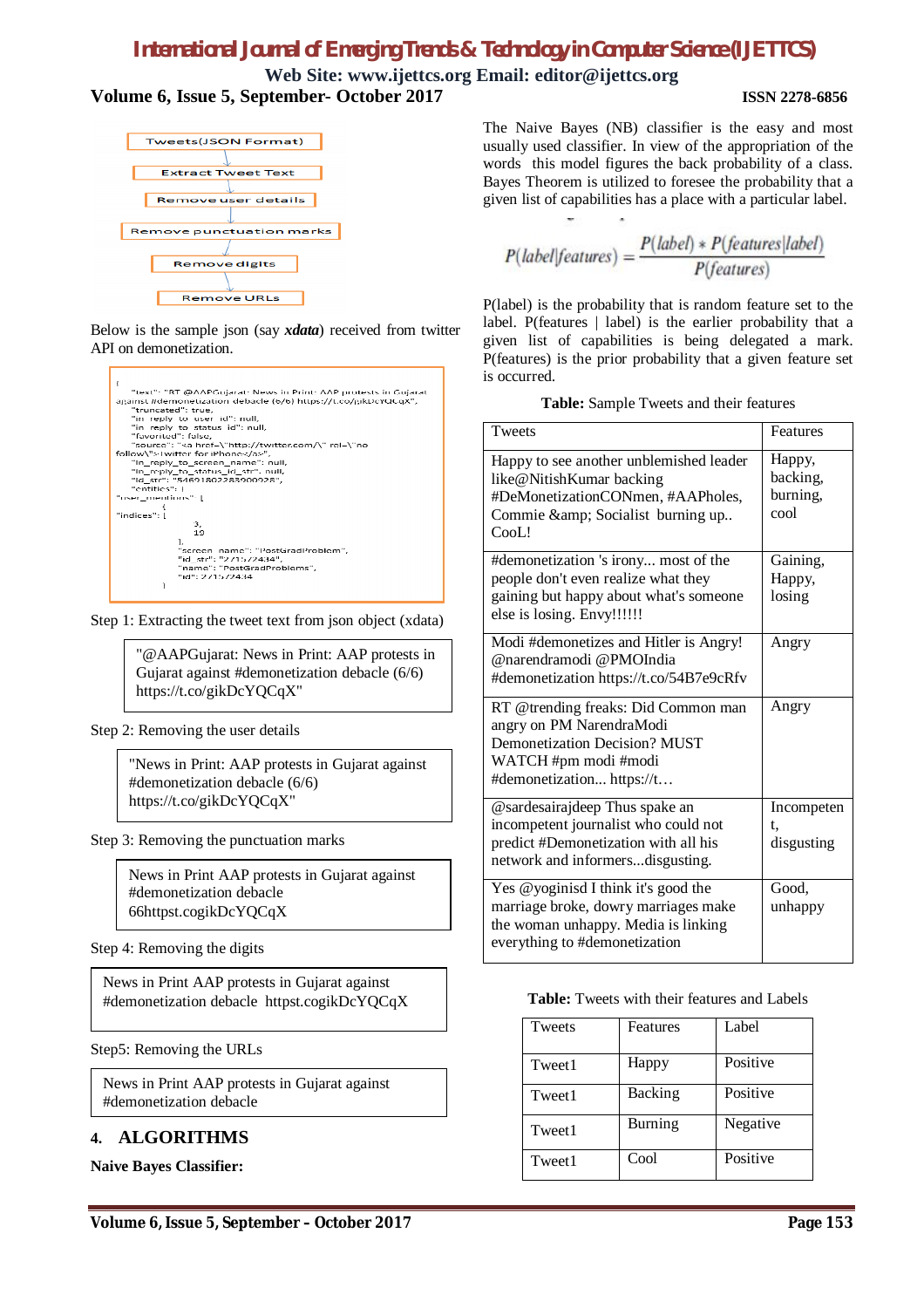#### **Web Site: www.ijettcs.org Email: editor@ijettcs.org Volume 6, Issue 5, September- October 2017 ISSN 2278-6856**

| Tweet <sub>2</sub> | Gaining     | Positive |  |
|--------------------|-------------|----------|--|
| Tweet <sub>2</sub> | Happy       | Positive |  |
| Tweet <sub>2</sub> | Losing      | Negative |  |
| Tweet3             | Angry       | Negative |  |
| Tweet4             | Angry       | Negative |  |
| Tweet <sub>5</sub> | Incompetent | Negative |  |
| Tweet <sub>5</sub> | Disgusting  | Negative |  |
| Tweet <sub>6</sub> | Good        | Positive |  |
| Tweet6             | Unhappy     | Negative |  |

from above two tables, we can calculate the likelihood probability of the labels as below.

P(Positive|Happy)=P(positive)\*P(Happy|positive)\*P(backi ng|positive)\*P(cool|positive)\*P(gaining|positive)\*P(Good| positive)\*1/P(Happy)

i.e.*P(Positive|Happy)=0.46\*1\*1\*1\*1\*1/0.15=1/3=0.33*

P(Negative|unhappy)=P(Negative)\*P(burning|negative)\*P( losing|negative)\*P(angry|negative)\*P(Incompetent|negativ e)\*P(disgusting|negative)\*P(unhappy|negative)\*1/P(unhap py)

i.e. *P(Negative|Unhappy)=0.53\*1\*1/1=0.53*

and based on above calculations, *the unknown is 1- (0.33+0.53)=0.17*

Conclusion of Naive states that all highlights are autonomous, the condition could be reworked as follows

$$
P(label|features) = \frac{P(label) * P(f|label) * ... * P(fn|label)}{P(tabel|features)} = \frac{P(label) * P(f|label) * ... * P(fn|label)}{P(tabel|features)}
$$

An improved NB classifier was proposed by Kang and Yoo [10] to take care of the issue of the propensity for the positive order precision to show up to roughly 10% higher than the negative . This creates a problem of decreasing the average accuracy when the accuracies of the two classes are expressed as an average value.

So the Naive Bayes classification says that the polarity levels of Indian Citizens on Demonetization as Positive 60%, Negatives 30% and neutral 10% and the results shows that majority peoples are reacting positively for the Demonetization.

#### **Maximum Entropy classifier :**

The Maximum Entropy (ME) Classifier (known as a restrictive exponential classifier) utilizes encoding to change over marked featureset to vectors. This encoded vector is then used to ascertain weights for each component that can be joined to decide the probability for a list of capabilities. This classifier is parameterized by an arrangement of X{weights}, which is utilized to consolidate the joint highlights that are created from a list

of capabilities by a X{encoding}. Specifically, the encoding maps each C{(featureset, label)} combine to a vector. The probability of each name is then evaluated using the accompanying condition:

$$
P(fs|label) = \frac{dotprod(weights, encode(fs, label))}{sum(dotprod(weights, encode(fs, l))forlinlabels)}
$$

Labels: {Positive, Negative, Neutral}

Featureset (fs): {Happy, backing, burning, cool, gaining}

*P(Positive) + P(Negative) + P(Neutral) = 1*

Suppose that if the word "happy" appears in the tweets, then

*P(Positive|Happy)=0.5* and

then the distribution is adjusted as

*P(Negative|Happy)=0.25*

*P(Neutral|Happy)=0.25*

Encode(fs,label):

| Feature short form used in<br>tweets | Encode  |
|--------------------------------------|---------|
| Awsm                                 | Awesome |
| Hpy                                  | Happy   |
| Нарруууу<br>- - -<br>۰.              | Happy   |

Taking an example tweet:

Happy to see another unblemished leader like@NitishKumar backing #DeMonetizationCONmen, #AAPholes, Commie & amp; Socialist burning up.. CooL!

Weights for the above tweet:

|          | Hap | To  | see | anothe | Unblemi | lead |
|----------|-----|-----|-----|--------|---------|------|
|          | pу  |     |     |        | shed    | er   |
| Negative | 0   | 1/6 | 1/6 | 1/6    | 1/6     | 1/6  |
| Positive |     | 1/6 | 1/6 | 1/6    | 1/6     | 1/6  |
| Neutral  |     | 1/6 | 1/6 | 1/6    | 1/6     | 1/6  |

P(Positive|Happy)=prod(weights(posit),encode(fs,label)) i.e. *P(Positive|Happy)=1\*1/6+1/6\*1/6=0.19* P(Negative|Happy)=prod(weights(neg),encode(fs,label)) i.e.*P(Negative|Happy)=0\*1/6+1/6\*1/6=1/36=0.027* P(Neutral|Happy)=prod(weights(neu),encode(fs,label)) i.e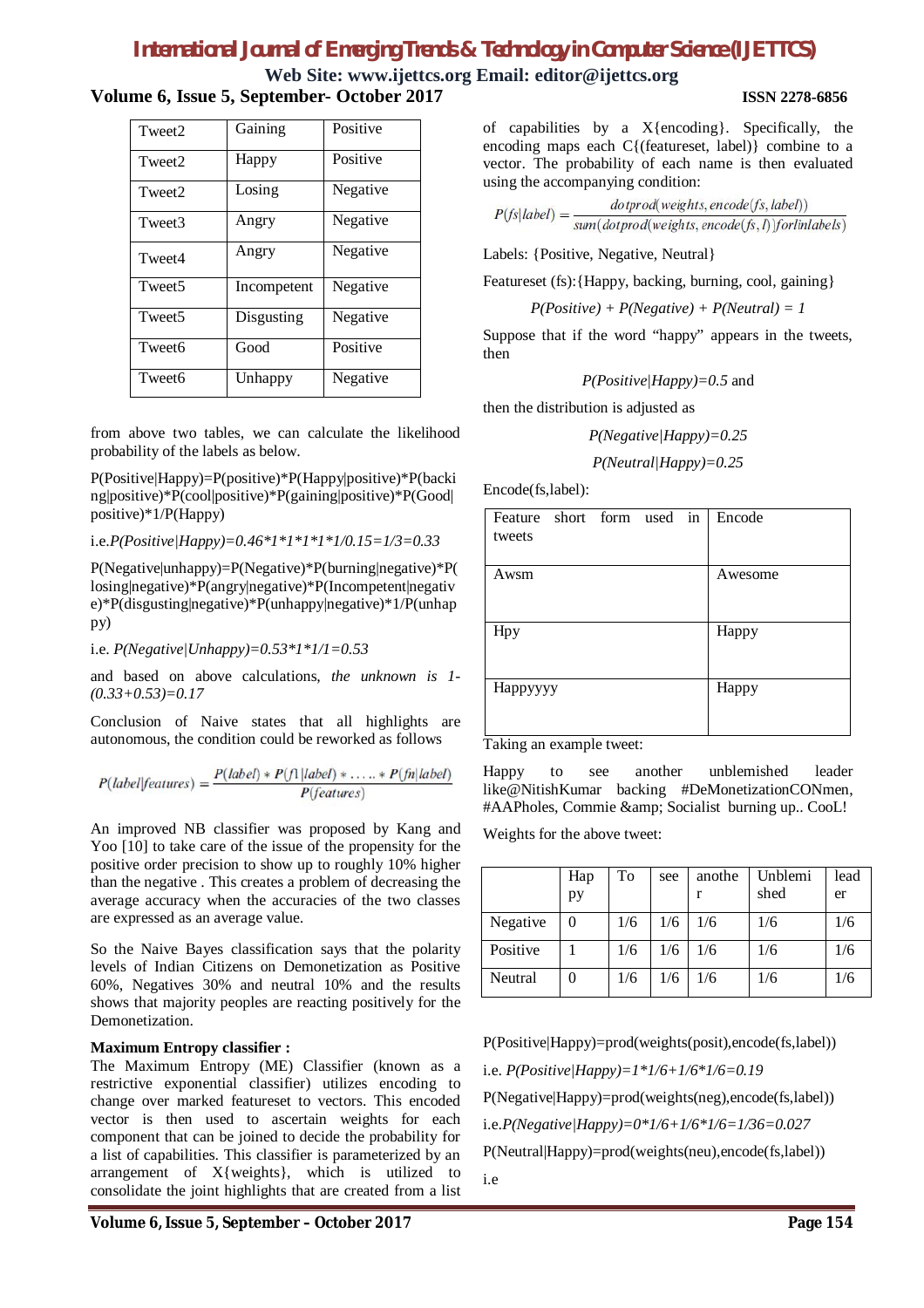#### **Web Site: www.ijettcs.org Email: editor@ijettcs.org Volume 6, Issue 5, September- October 2017 ISSN 2278-6856**

#### .*P(Neutral|Happy)=0\*1/6+1/6\*1/6=1/36=0.027*

Kaufmann [11] utilized ME classifier to distinguish parallel sentences between any dialect sets with little measures of preparing information. Alternate apparatuses that were created to consequently separate parallel information from non-parallel corpora utilize dialect particular systems or require a lot of preparing information. Their outcomes demonstrated that ME classifiers can create helpful outcomes for any dialect combine. This can permit the making of parallel corpora for some new dialects.

#### **Pseudo Code:**

In this paper, we have implemented the SA for finding the Indian Citizens opinion on Demonetization using the below steps.

- Step1. Loading all the required packages into R
- Step2. Twitter Authentication using oauth
- Step3. Fetching tweets
- Step4. Data preprocessing
- Step5. Identifying the features to be used for the sentiments analysis
- Step6. Implementing Naive Bayes Classification to classify emotion and polarity
- Step7. Implementing Maximum Entropy classification to classify emotion and polarity



**Fig: 4.1** Heirarchy of SA on Naive Bayes and Maximum Entropy Algorithms

### **5. RESULTS AND DISCUSSION**

In this paper, we observed the views of different users on the Demonetization. By analyzing the tweets

Naive Bayes classification shows the emotions of Indian Citizens on Demonetization are 30% as joy, 10% as sad and few are fear and disgust. Here Naive Bayes classification uses the predefined features as shown in below figure



**Fig 5.1** Naive Bayes Classification by Emotion

Fig. 5.2 shows the polarity levels of users on Demonetization and demonstrates that majority of people are reacting positively.



**Fig 5.2** Naive Bayes Classification by Polarity

Fig.5.3 shows the word cloud of Naive Bayes classification in which few opinions are not displayed due to its limited scope on features.







**Fig 5.4** Maximum Entropy Classification by Emotion